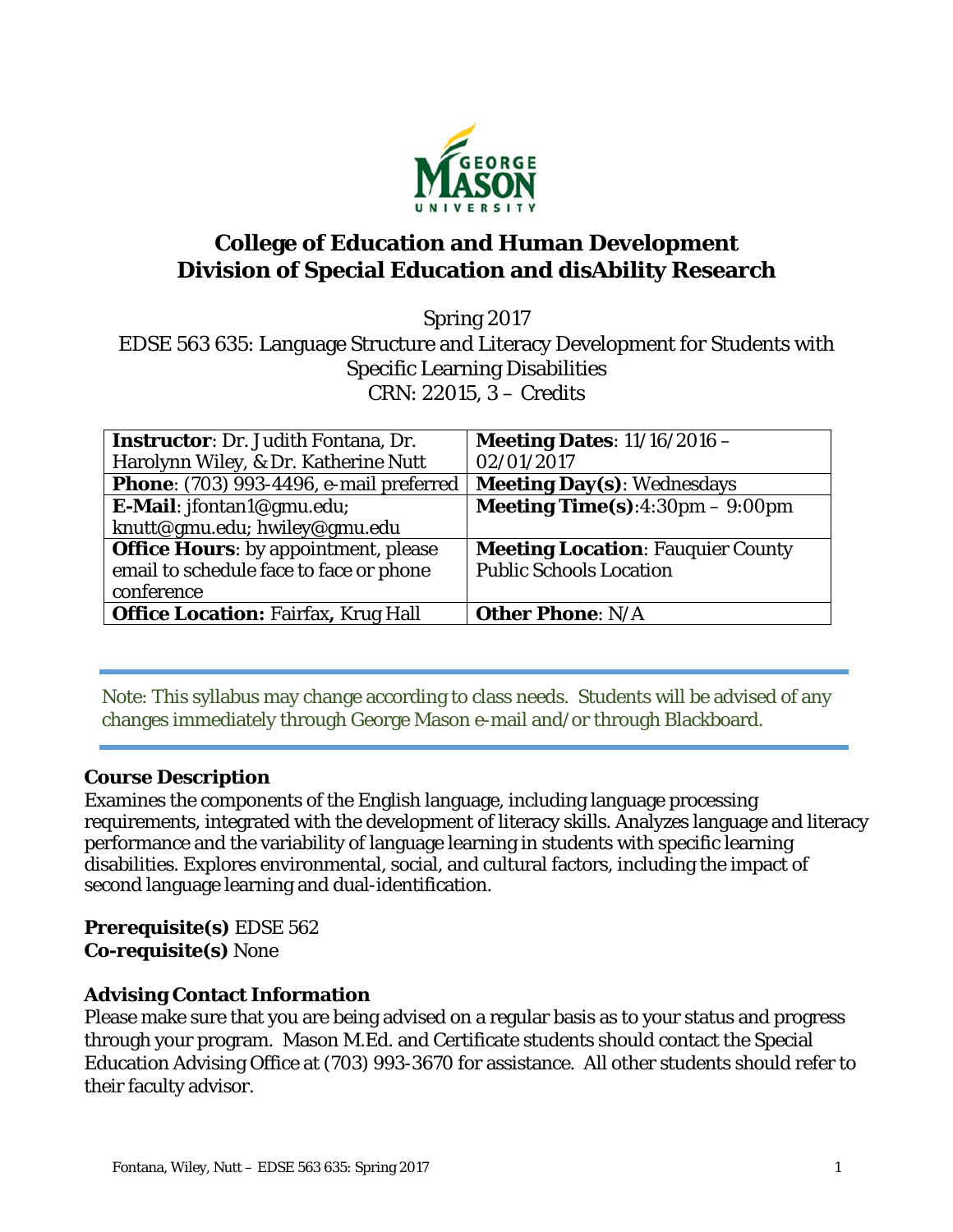# **Advising Tip**

Do you need to take Praxis Core and/or VCLA? For students pursuing a special education teacher licensure program, the Praxis Core or a VDOE approved substitute test should be submitted to Mason as soon as possible. Tests should be taken as early as possible since most scores must be on file when students apply for internship. Check your program plan or talk with your advisor if you are unsure what tests you need or when you will need to take them.

### **Course Delivery Method**

Learning activities include the following:

- 1. Class lecture and discussion
- 2. Application activities
- 3. Small group activities and assignments
- 4. Video and other media supports
- 5. Research and presentation activities
- 6. Electronic supplements and activities via Blackboard

**Learner Outcomes** (aligned with International Dyslexia Society Knowledge and Practice Standards for Teachers of Reading; Standards B 1-13; A 4) Students will:

- 1. Identify, pronounce, classify, and compare the consonant and vowel phonemes of English.
- 2. Understand the broad outline of historical influences on English spelling patterns.
- 3. Define grapheme.
- 4. Recognize and explain common orthographic rules and patterns in English.
- 5. Know the difference between "high frequency" and "irregular" words.
- 6. Identify, explain, and categorize six basic syllable types in English spelling.
- 7. Identify and categorize common morphemes in English.
- 8. Understand and identify examples of meaningful word relationships or semantic organization.
- 9. Define and distinguish among phrases, dependent clauses, and independent clauses in sentence structure.
- 10.Identify the parts of speech and the grammatical role of a word in a sentence.
- 11. Explain the major differences between narrative and expository discourse.
- 12. Identify and construct expository paragraphs of varying logical structures.
- 13. Identify cohesive devices in text and inferential gaps in the surface language of text.
- 14. Know and identify phases in the typical developmental progression of language and reading component skills.

#### **Course Relationship to Program Goals and Professional Organizations**

This course is part of the George Mason University, Graduate School of Education (GSE), intensive program in Reading Disabilities. This program complies with the standards for teachers of reading established by the International Dyslexia Association. The standards addressed in this course include those related to A: Foundation Concepts about Oral and Written learning and B: Knowledge of the Structure of Language.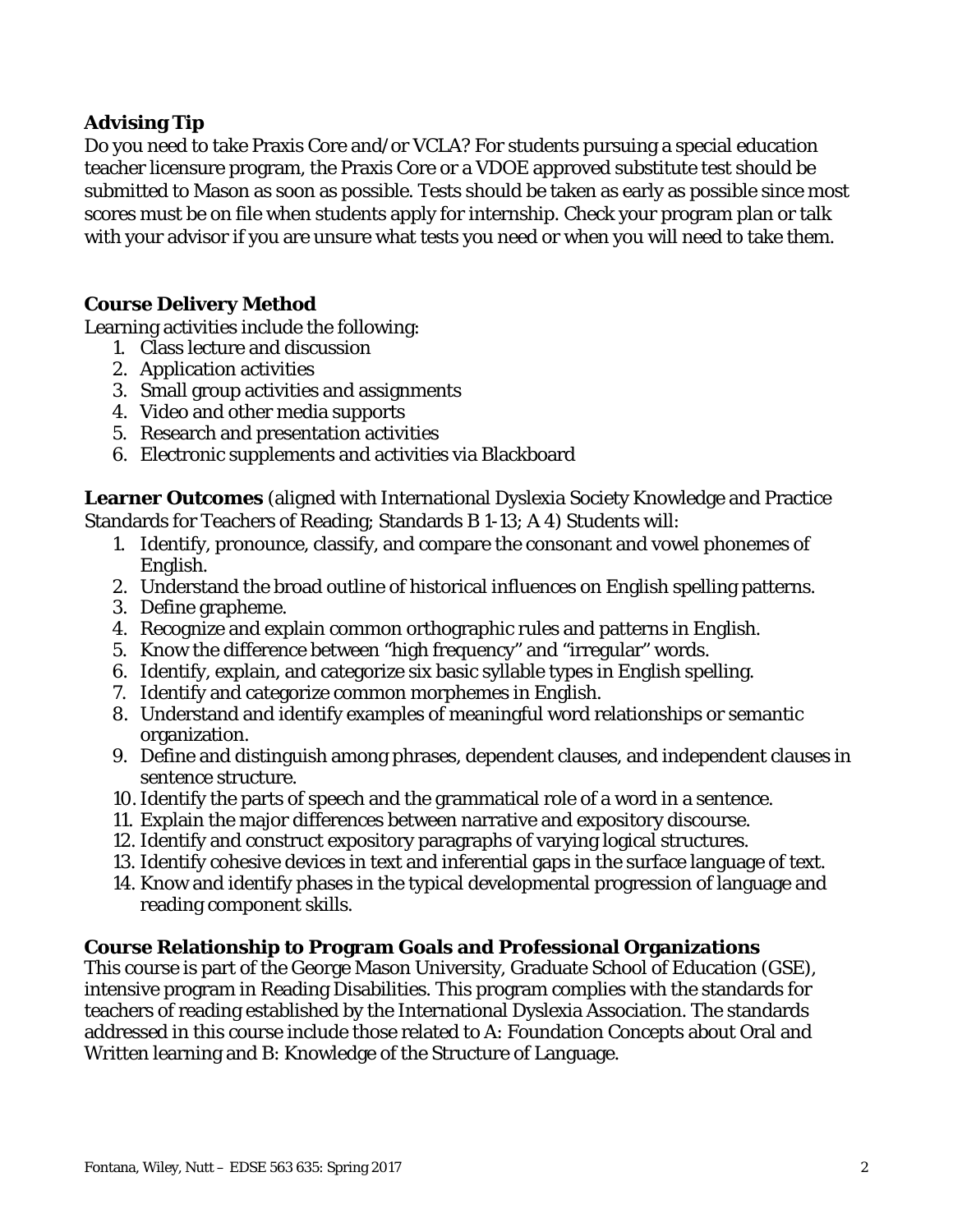### **Required Textbooks**

Moats, L. M. (2010). *Speech to print: Language essentials for teachers*. Baltimore, MD: Brookes Publishing Co.

#### **Recommended Textbooks**

American Psychological Association*. (2010). Publication manual of the American Psychological Association* (6th ed.). Washington, DC: Author.

#### **Additional Learner Outcomes:**

- 1. Assessment: Understand the differences among screening, diagnostic, formative and progress monitoring assessments and how each is used in your school division.
- 2. Assessment: Explain the basic principles of test construction (reliability, validity, norm referencing).
- 3. Assessment: Define the range of skills typically assessed by diagnostic surveys or phonological, decoding, oral reading, spelling and writing skills.

#### **Required Resources**

*Blackboard*: This course will be delivered face to face and on GMU's Blackboard platform. In addition, required readings are posted on the course Blackboard site. Students are required to have reliable access to Blackboard.

*Group Work*: In addition to in class group work, students will use Blackboard Collaborate and Blackboard Discussion Boards to complete assignments. If you are not familiar with Collaborate or the Discussion Boards, please complete a tutorial available on Blackboard.

*Email*: Students are required to activate, monitor, and use their GMU email accounts when corresponding in and about the course. Per university policy in compliance with federal law, faculty will only communicate with students via their GMU email accounts, and will be unable to respond to emails sent from other accounts. Any announcements regarding the course will be sent to your GMU account and will appear on Blackboard. Faculty will attempt to respond to individual emails within 48 hours, excluding weekends.

#### **Additional Readings**

Additional readings will be posted on Blackboard.

#### **Course Performance Evaluation**

It is critical for the special education program to collect data on how our students are meeting accreditation standards. Every teacher candidate/student registered for an EDSE course with a required Performance-based Assessment (PBA) is required to upload the PBA to Tk20 (regardless of whether a course is an elective, a one-time course or part of an undergraduate minor). A PBA is a specific assignment, presentation, or project that best demonstrates one or more CEC, InTASC or other standard connected to the course. A PBA is evaluated in two ways. The first is for a grade, based on the instructor's grading rubric. The second is for program accreditation purposes. Your instructor will provide directions as to how to upload the PBA to Tk20.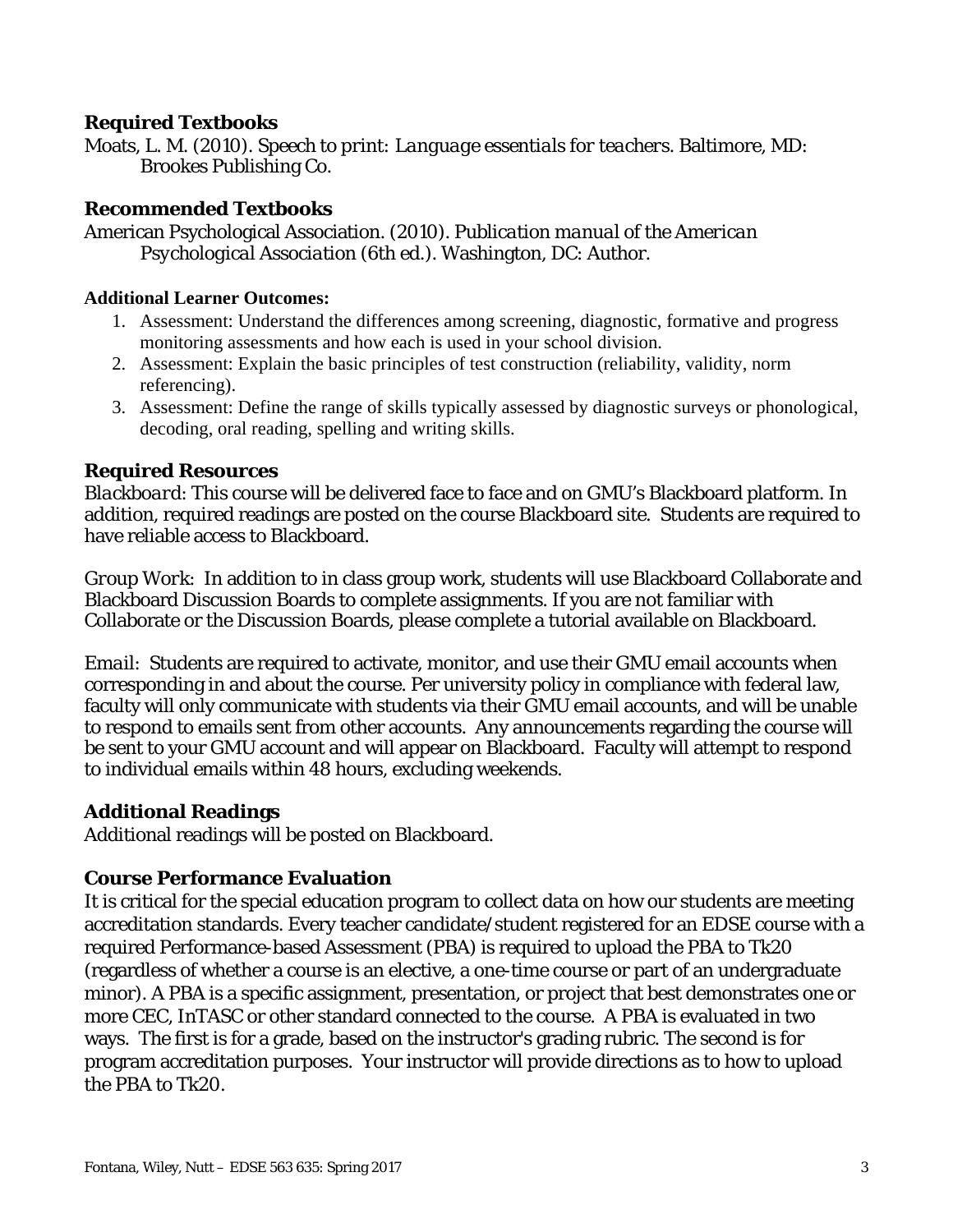For EDSE 563, the required PBA is *Text Analyses*. Failure to submit the assignment to Tk20 will result in reporting the course grade as Incomplete ("IN"). Teacher candidates/students have until five days prior to the University-stated grade change deadline to upload the required PBA in order to change the course grade. When the PBA is uploaded, the teacher candidate/student is required to notify the instructor so that the "IN" can be changed to a grade. If the required PBA is not uploaded five days prior to the University-stated grade change deadline and, therefore, the grade not changed, it will become an "F". Please check to verify your ability to upload items to Tk20 before the PBA due date.

### **Assignments**

### **Performance-based Assessment (Tk20 submission required)**

#### *Text Analyses*

Given samples of text from a selection of elementary, middle, and high school level content areas, candidates will

- a. Map graphemes to phonemes in at least five chosen words
- b. Analyze at least five chosen words by suffix ending patterns and apply suffix ending rules
- c. In at least one sample, identify printed words that are the exception to regular patterns and spelling principles
- d. In at least one sample, analyze at least five words for predictable syllable patterns
- e. In at least one sample, deconstruct simple, complex, and compound sentences.
- f. For at least three sentences, identify the basic parts of speech and classify words by their grammatical role in a sentence
- g. Classify each text by genre and identify the characteristics features of the genre.
- h. Identify main idea sentences, connecting words, and topics that fit each type of expository paragraph organization.
- i. Analyze at least one sample for inferences that students must make to comprehend.

### **College Wide Common Assessment (Tk20 submission required)**  $N/A$

### **Performance-based Common Assignments (No Tk20 submission required.) N/A**

### **Other Assignments: Specific Directions and Rubrics will be posted on BlackBoard)**

- 1. Six quizzes aligned with the scheduled readings and in class work. These will be available on Blackboard. Dates are noted in the course schedule. Each quiz will require a minimum of 20 responses. Questions will be multiple choice and/or open ended. It is estimated that you will spend 45-60 min /quiz.
- 2. Article Discussion Leadership (20 points) Students will work in collaborative teams to complete this assignment. Each team will be responsible for facilitating a discussion and activity around an assigned article. The discussion/activities will be embedded into scheduled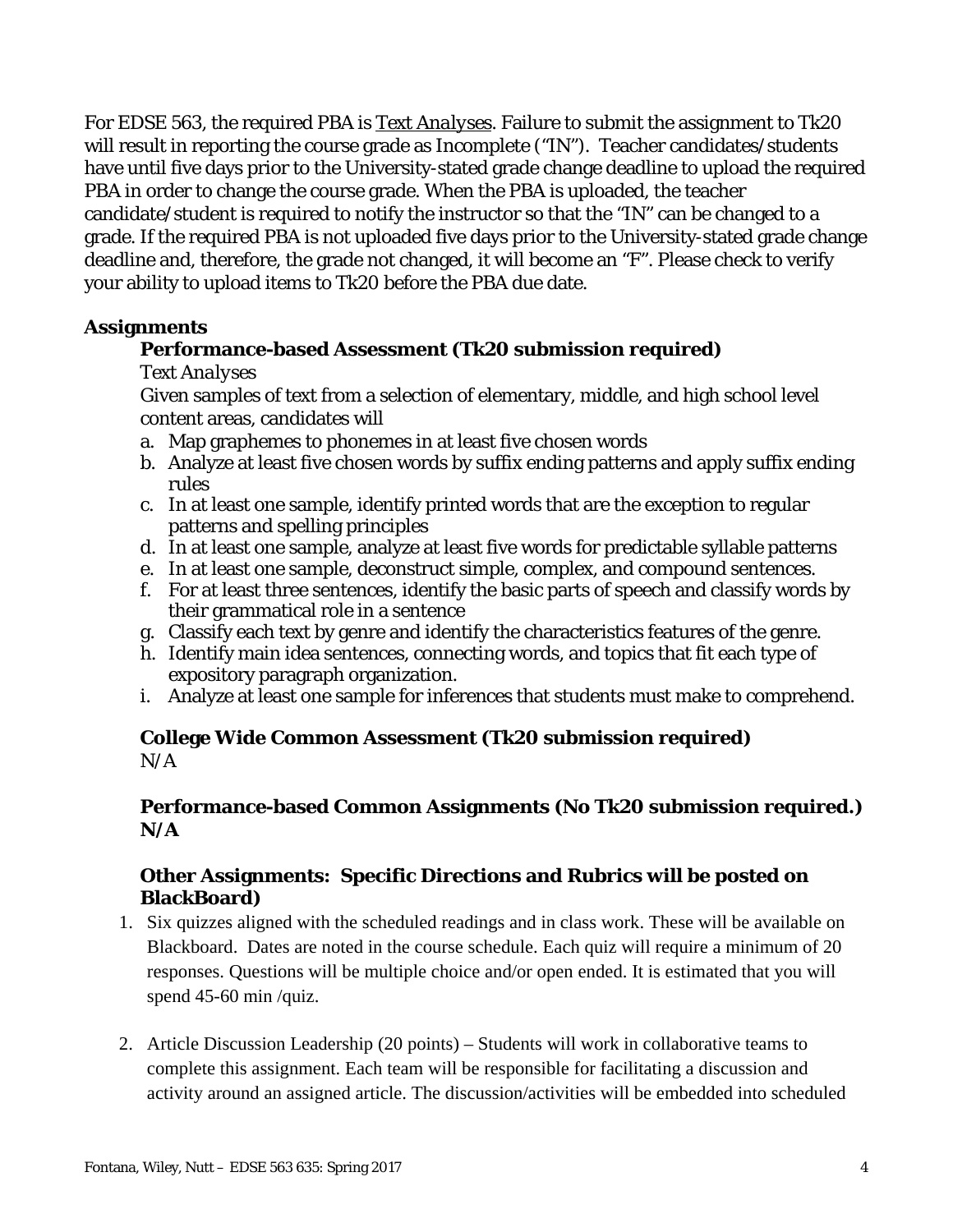classes according to content/focus of the article. The syllabus will note the dates for ADL content. (Presentations are limited to 15 minutes)

#### **Course Policies and Expectations Attendance/Participation**

Attendance and Participation (10 points): Attendance is critical and class time will provide opportunities for (a) demonstration, (b) hands-on activities, (c) reflection on readings, class activities and assignments, and (d) applications or extensions related to assigned readings. Active participation in all activities is expected and will be evaluated. In-class activities will build upon readings. Occasionally student products will be generated and used to document participation. There will be no opportunity to make up points awarded for student products generated during class time.

Each student is allowed one absence with no deductions. Two tardy/early departures are equal to 1 absence. Beyond that, one point will be deducted for each absence, up to a total of 10 points. Please communicate with your instructor as soon as possible prior to any/all tardy and absences.

| Excellent (9-10)                                                                    | Competent $(7-8)$                                                                                | Minimal (5-6)                                                                             |
|-------------------------------------------------------------------------------------|--------------------------------------------------------------------------------------------------|-------------------------------------------------------------------------------------------|
| The student:                                                                        | The student:                                                                                     | The student:                                                                              |
| Regularly attends class                                                             | Regularly attends class<br>٠                                                                     | Misses more than 3                                                                        |
| Actively questions,                                                                 | Occasionally questions,                                                                          | classes                                                                                   |
| observes and reflects on<br>readings and<br>discussions<br>Participates actively in | observes and reflects on<br>readings and<br>discussions<br>Participates actively In<br>$\bullet$ | Seldom questions,<br>$\bullet$<br>observes and reflects<br>on readings and<br>discussions |
| small group activities                                                              | small group activities                                                                           | Does not participate<br>$\bullet$<br>actively In small group<br>activities                |

Class Participation Rubric:

# **Late Work**

It is expected that assignments will be turned in on time. However, students may occasionally have serious circumstances arise that prevent the completion of work by the assigned due date. If such a dilemma arises, please speak to the instructor in advance. Otherwise points will be deducted for work that is turned in late.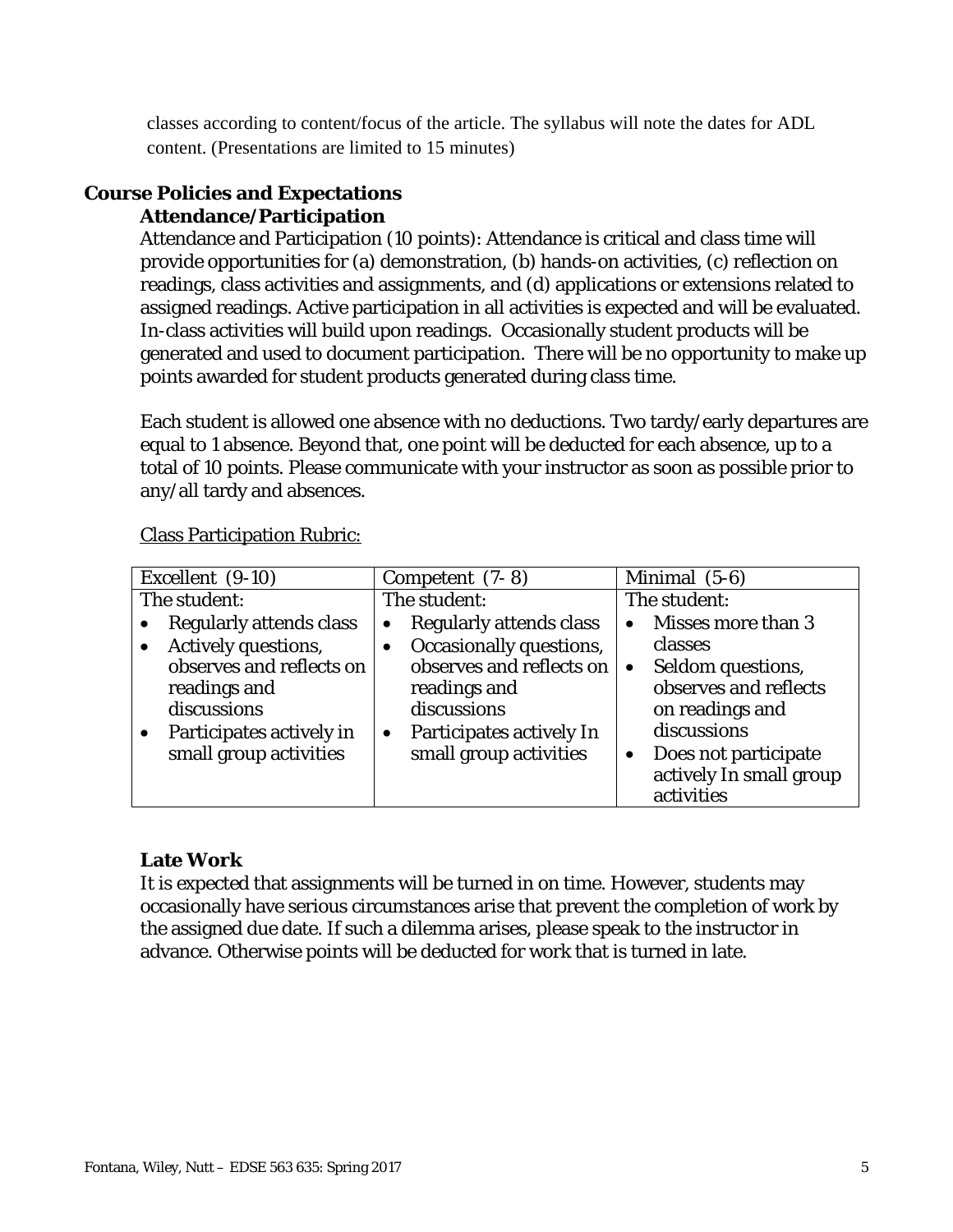### **Grading Scale**

| <b>Graduate Grading Scale</b> |           |  |
|-------------------------------|-----------|--|
| A                             | 95-100%   |  |
| A-                            | 90-94%    |  |
| $B+$                          | 86-89%    |  |
| B                             | 80-85%    |  |
| $\overline{C}$                | 70-79%    |  |
| $\mathbf{F}$                  | Below 70% |  |

#### Grades of A and A-

A grade of A or A- indicates that a student has performed at an exemplary level. The "A" range student participates actively and thoughtfully in class discussions and activities; completes all course readings and assignments in a timely and professional way; shows coherence and thoroughness in planning; writes well-organized papers; consistently demonstrates the ability to make connections between theory and practice; and meets the general requirements and guidelines of the course, as listed below. The instructor reserves the right to award an A+ to students who consistently exceed basic course requirements.

| <b>Evaluation:</b>                        |               |
|-------------------------------------------|---------------|
| <b>Assignments/Grading</b>                | <b>Points</b> |
|                                           |               |
| <b>Class Attendance and Participation</b> | 10            |
| 1. Workbook Exercises (6 groups $@$       | 60            |
| 10pts)                                    |               |
| 2. Article Discussion Leadership (2 @20   | 20            |
| pts each)                                 |               |
| 3. *Designated Performance-Based          | 40            |
| <b>Assessment: Text Analyses</b>          |               |
| TOTAL.                                    | 130           |
|                                           |               |

Note: The George Mason University Honor Code will be strictly enforced. Students are responsible for reading and understanding the Code. "To promote a stronger sense of mutual responsibility, respect, trust, and fairness among all members of the George Mason University community and with the desire for greater academic and personal achievement, we, the student members of the university community, have set forth this honor code: **Student members of the George Mason University community pledge not to cheat, plagiarize, steal, or lie in matters related to academic work."** Work submitted must be your own or with proper citations (see http://oai.gmu.edu/the-mason-honor-code/).

#### **Professional Dispositions**

Students are expected to exhibit professional behaviors and dispositions at all times.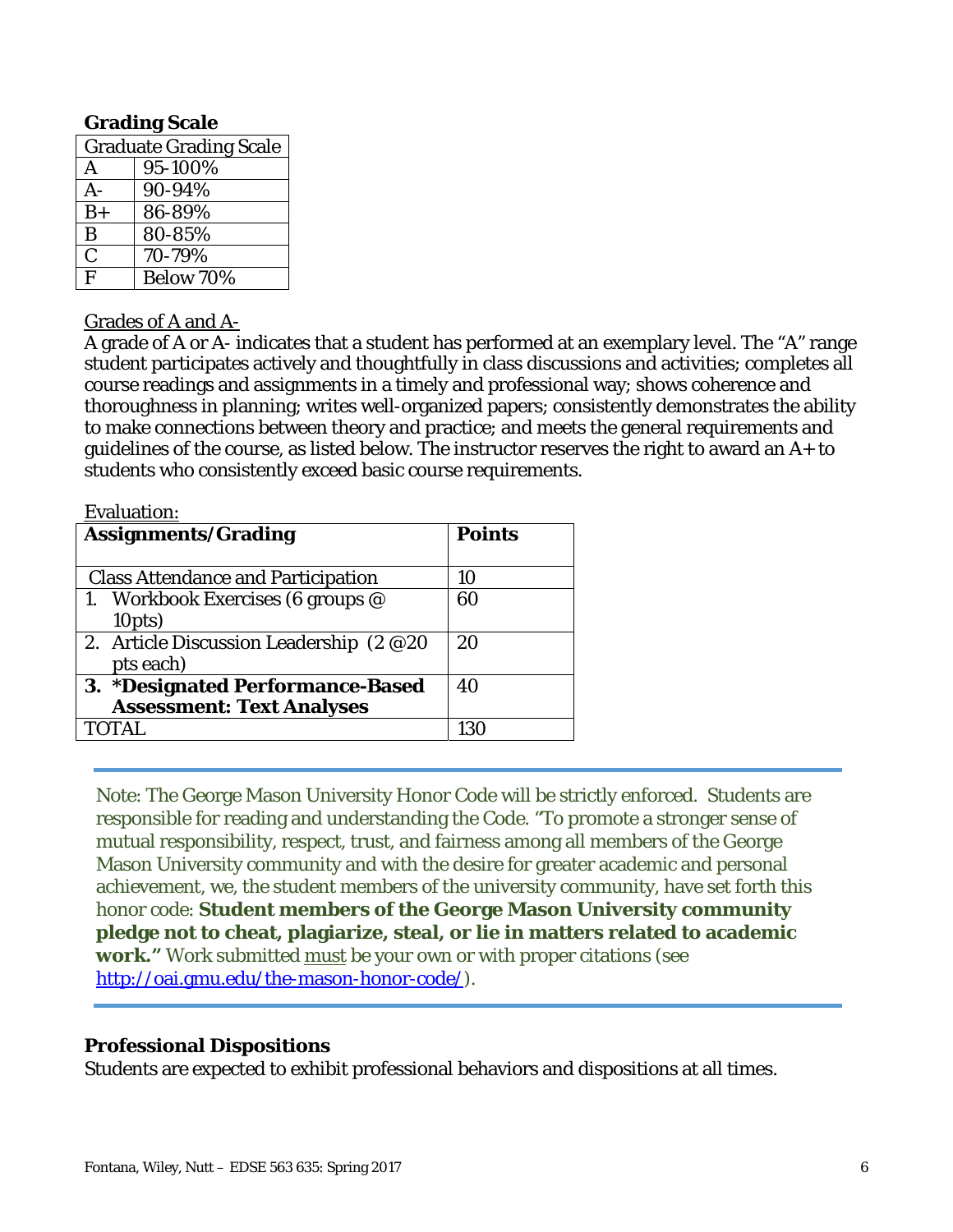### **Core Values Commitment**

The College of Education and Human Development is committed to collaboration, ethical leadership, innovation, research-based practice, and social justice. Students are expected to adhere to these principles: http://cehd.gmu.edu/values/

### **GMU Policies and Resources for Students**

### **Policies**

- Students must adhere to the guidelines of the Mason Honor Code (see http://oai.gmu.edu/the-mason-honor-code/).
- Students must follow the university policy for Responsible Use of Computing (see http://universitypolicy.gmu.edu/policies/responsible-use-of-computing/).
- Students are responsible for the content of university communications sent to their Mason email account and are required to activate their account and check it regularly. All communication from the university, college, school, and program will be sent to students **solely** through their Mason email account.
- Students with disabilities who seek accommodations in a course must be registered with George Mason University Disability Services. Approved accommodations will begin at the time the written letter from Disability Services is received by the instructor (see http://ods.gmu.edu/).
- Students must follow the university policy stating that all sound emitting devices shall be silenced during class unless otherwise authorized by the instructor.

#### **Campus Resources**

- Support for submission of assignments to Tk20 should be directed to  $tk20$ help@gmu.edu or https://cehd.gmu.edu/api/tk20. Questions or concerns regarding use of Blackboard should be directed to http://coursessupport.gmu.edu/.
- The George Mason University Writing Center staff provides a variety of resources and services (e.g., tutoring, workshops, writing guides, handbooks) intended to support students as they work to construct and share knowledge through writing (see http://writingcenter.gmu.edu/).
- The George Mason University Counseling and Psychological Services (CAPS) staff consists of professional counseling and clinical psychologists, social workers, and counselors who offer a wide range of services (e.g., individual and group counseling, workshops and outreach programs) to enhance students' personal experience and academic performance (see http://caps.gmu.edu/).
- The George Mason University Office of Student Support staff helps students negotiate life situations by connecting them with appropriate campus and off-campus resources.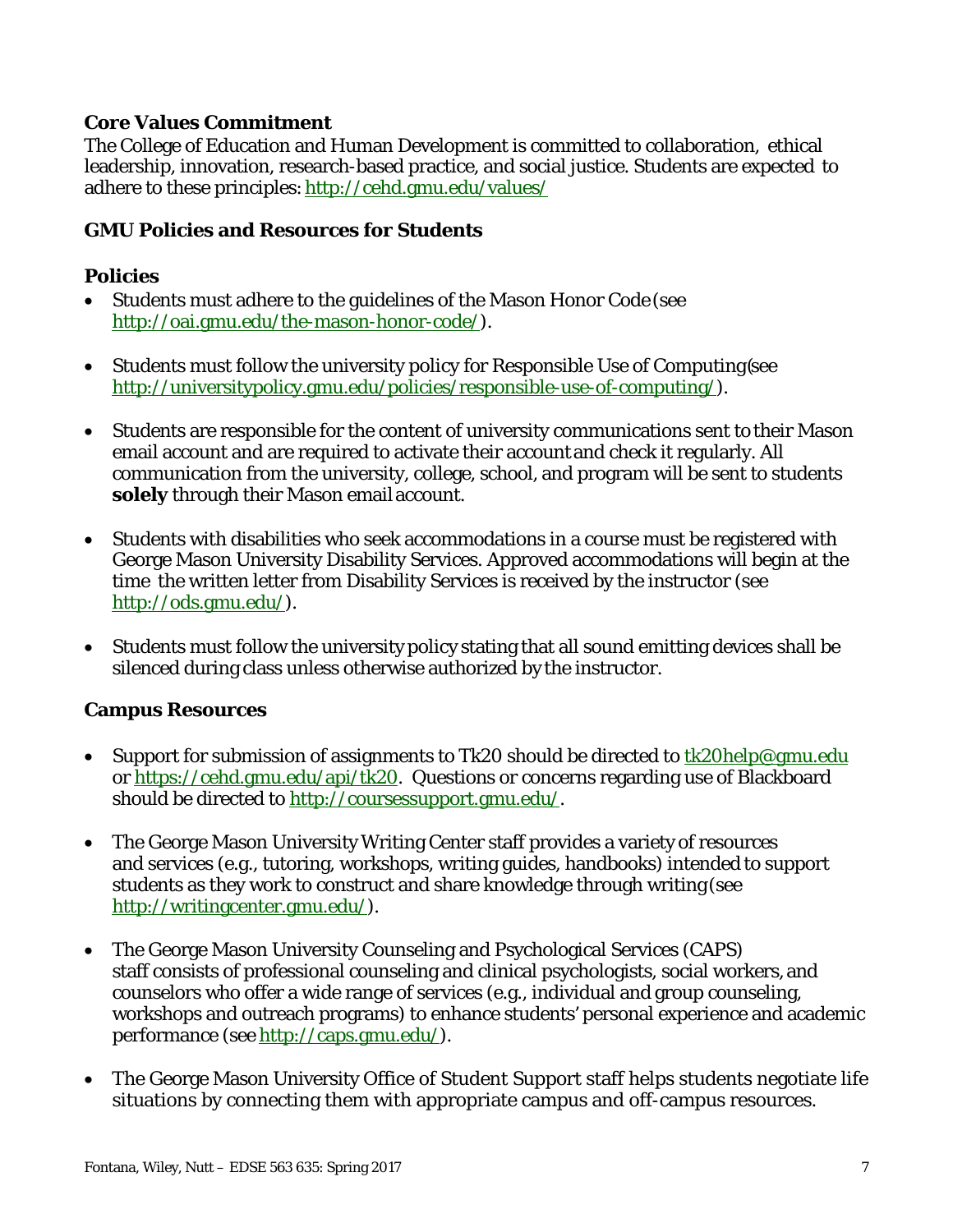Students in need of these services may contact the office by phone (703-993-5376). Concerned students, faculty and staff may also make a referral to express concern for the safety or well-being of a Mason student or the community by going to http://studentsupport.gmu.edu/, and the OSS staff will follow up with the student.

For additional information on the College of Education and Human Development, please visit our website https://cehd.gmu.edu/.

### **Class Schedule**

Note: Faculty reserves the right to alter the schedule as necessary, with notification to students.

| <b>Class/Module</b> | <b>Topics</b>                    | Readings & other pre- class tasks    | <b>Assignments Due</b>  |
|---------------------|----------------------------------|--------------------------------------|-------------------------|
|                     | Syllabus review                  | Read: Phonetics/Chapter 2 Moats      | N/A                     |
| LO: $1, 14$         | Recall: Rationale for the        | (2010)                               |                         |
| 11/16/16            | study of language                |                                      |                         |
|                     | <b>Introduction to Phonetics</b> | Letters vs. Phonemes $(1:30)$        |                         |
|                     | Dev. of Language and             | https://www.youtube.com/watch?lis    |                         |
|                     | <b>Reading Skills</b>            | t=PLLxDwKxHx1yLHbk8bBWEB             |                         |
|                     |                                  | Qq-QaTLicBXk&v=J608Dbhs6J8           |                         |
|                     |                                  | Spelling $(15:08)$                   |                         |
|                     |                                  | https://www.youtube.com/watch?v=     |                         |
|                     |                                  | Yhl3_eqKoWI&list=PLLxDwKxHx          |                         |
|                     |                                  | 1yLHbk8bBWEBQq-                      |                         |
|                     |                                  | QaTLicBXk&index=4                    |                         |
| $\overline{2}$      | Phonetics                        | Read: Phonology/ Chapter 3 Moats     | Quiz 1: Phonetics       |
| 11/30/16            | Phonology                        | (2010).                              | Available 11/30         |
| $LO$ 1, 14          |                                  |                                      |                         |
|                     | & their Literacy                 | Explore this site:                   |                         |
|                     | Milestones                       | http://soundsofspeech.uiowa.edu/en   |                         |
|                     |                                  | glish/english.html                   |                         |
| 3                   | <b>Phonemic Awareness</b>        | Read: Orthography pages 79-          | <b>Quiz 1:Hard copy</b> |
| 12/7/16             | Phoneme Grapheme                 | 103/Chapter 4 Moats (2010)           | Due: In class           |
| LO 3, 14            | correspondence                   | And:                                 | 12/7/16                 |
|                     | Consonants (voiced,              | http://www.readingrockets.org/articl |                         |
|                     | unvoiced), vowels                | e/developm ent-phonological-skills   | Quiz 2 Available        |
|                     | (long/short)                     |                                      | 12/7/16                 |
|                     |                                  | http://www.readingrockets.org/articl |                         |
|                     |                                  | e/development-phonological-skills    |                         |
|                     |                                  |                                      |                         |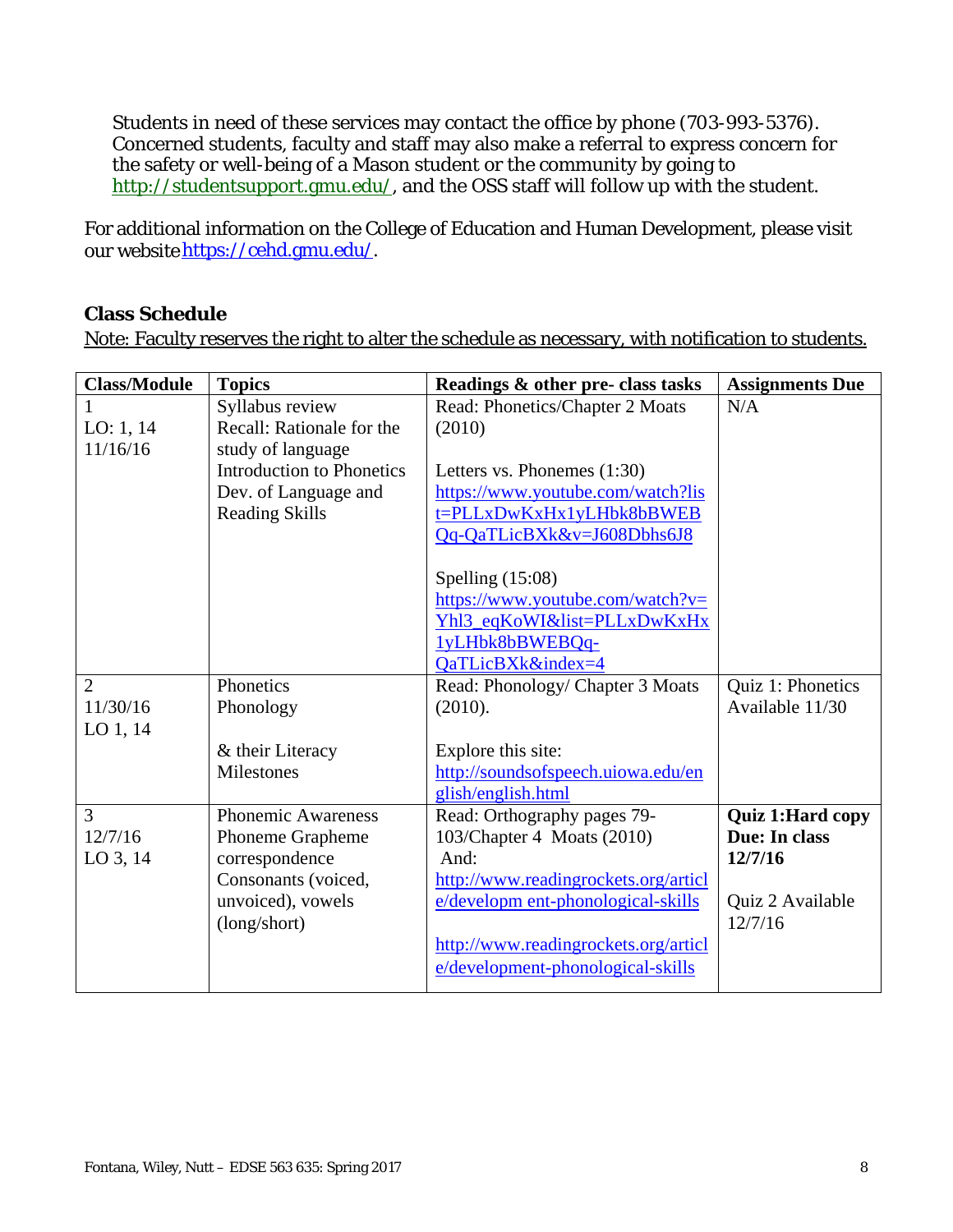| <b>Class/Module</b>                    | <b>Topics</b>                                                                                                                    | Readings & other pre- class tasks                                                                                                                                 | <b>Assignments Due</b>                                                                |
|----------------------------------------|----------------------------------------------------------------------------------------------------------------------------------|-------------------------------------------------------------------------------------------------------------------------------------------------------------------|---------------------------------------------------------------------------------------|
| 4<br>12/14/16<br>$LO$ 3,6              | Phoneme Grapheme<br>correspondence<br>High frequency and                                                                         | Read: pages 103-112 Chapter 4<br>Moats                                                                                                                            | Quiz 2: Hard<br>copy due in class                                                     |
|                                        | irregular words<br>Syllable types                                                                                                |                                                                                                                                                                   | Quiz 3 available<br>12/14/16                                                          |
|                                        |                                                                                                                                  |                                                                                                                                                                   | Quiz 3: Due on or<br>before 12/20/16<br>(submit online)                               |
|                                        |                                                                                                                                  | <b>Winter Break</b>                                                                                                                                               |                                                                                       |
| 5<br>1/04/17<br>LO <sub>4</sub>        | Work on ADL<br>Assignment                                                                                                        | Read article and prepare<br>presentations                                                                                                                         | <b>Please Turn in</b><br>ADL to the<br><b>Blackboard site</b><br>by midnight          |
| 6<br>1/11/17<br>LO 7, 11               | Morphology<br>How morphemes<br>change words                                                                                      | Read Chp 5 in Moats (2010)                                                                                                                                        | Quiz 4: Available<br>1/11/14                                                          |
|                                        | Origin of common<br>$\bullet$<br>morphemes<br>Compare and contrast<br>Narrative and Expository<br>prose                          | ADL audience: Review the ADL<br>post on Bboard prior to class.<br>Review the article $\&$ be prepared to<br>discuss or participate.                               | ADL teams 1,2,3                                                                       |
| $\overline{7}$<br>1/18/17<br>LO $8,12$ | Syntax:<br><b>Structures and Types</b><br>of sentences<br>Grammar<br>$\bullet$<br>Constructing expository<br>Paragraphs          | Read Chapter 6 Moats (2010)<br>ADL audience: Review the ADL<br>post on Bboard prior to class.<br>Review the article $\&$ be prepared to<br>discuss or participate | Quiz 4: Hard<br>copy due in class<br>Quiz 5: Available<br>1/18/17<br>ADL teams 4,5,6  |
| 8<br>1/28/17<br>LO, 9, 10              | Semantics<br>Meanings of words and<br>phrases<br>Surface language of Text:<br><b>Inferential Gaps</b><br><b>Cohesive Devices</b> | Read Chp 7 Moats (2010)<br>ADL audience: Review the ADL<br>post on Bboard prior to class.<br>Review the article $\&$ be prepared to<br>discuss or participate     | Quiz 5: Hard<br>copy due in class.<br>Quiz 6: Available<br>1/28/17<br>ADL Teams 7,8,9 |
| 9<br>2/1/17                            | Introduction to<br><b>Assessment Principles and</b><br>types                                                                     | PBA Due                                                                                                                                                           | <b>Quiz 6: Hard</b><br>copy due in class<br>PBA Due                                   |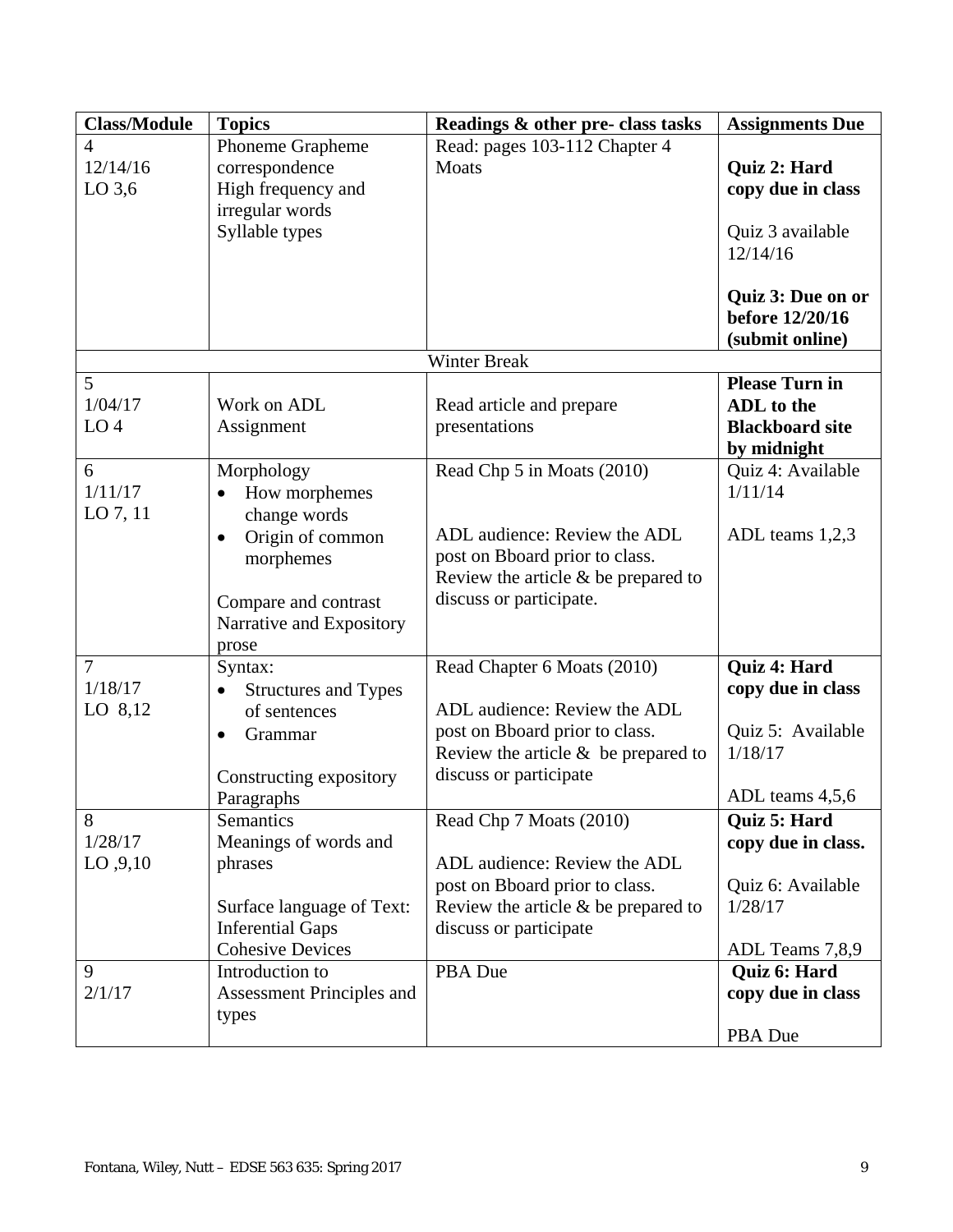## **Assessment Rubric(s) \*DESIGNATED PERFORMANCE-BASED ASSESSMENT**

Text Analyses--ASSESSMENT RUBRIC

A Rubric reflecting point values for grading purposes is on Blackboard

|                                                                                                                               | <b>EXCEEDS</b>                                                                                                                                                                | <b>MEETS</b>                                                                                                                                                      | <b>DOES NOT MEET</b>                                                                                                                                     |
|-------------------------------------------------------------------------------------------------------------------------------|-------------------------------------------------------------------------------------------------------------------------------------------------------------------------------|-------------------------------------------------------------------------------------------------------------------------------------------------------------------|----------------------------------------------------------------------------------------------------------------------------------------------------------|
|                                                                                                                               | <b>EXPECTATION</b>                                                                                                                                                            | <b>EXPECTATION</b>                                                                                                                                                | <b>EXPECTATION</b>                                                                                                                                       |
|                                                                                                                               | 3                                                                                                                                                                             | $\overline{2}$                                                                                                                                                    |                                                                                                                                                          |
| Map graphemes to<br>phonemes in at least<br>five chosen words                                                                 | Candidate<br>accurately maps<br>graphemes to<br>phonemes in more<br>than five randomly<br>chosen words.                                                                       | Candidate accurately<br>maps graphemes to<br>phonemes in at least<br>five chosen words.                                                                           | <b>Candidate DOES</b><br>NOT accurately map<br>graphemes to<br>phonemes in 1-3 of 5<br>words OR is<br>inaccurate in<br>mapping in any of the<br>5 words. |
| Analyze at least five<br>chosen words by suffix<br>ending patterns and<br>apply suffix ending<br>rules.                       | <b>Accurately analyzes</b><br>at least five chosen<br>words by suffix<br>ending patterns and<br>apply suffix ending<br>rules and provides<br>rationale for choice<br>of rule. | <b>Accurately analyzes at</b><br>least five chosen<br>words by suffix<br>ending patterns and<br>apply suffix ending<br>rules.                                     | <b>DOES NOT</b><br><b>Accurately analyze 3-</b><br>5 of the chosen words<br>by suffix ending<br>patterns and apply<br>suffix ending rules.               |
| In at least one sample,<br>identify printed words<br>that are the exception to<br>regular patterns and<br>spelling principles | Candidate<br>accurately identifies<br>printed words that<br>are the exception to<br>regular patterns<br>and spelling<br>principles in all<br>samples.                         | <b>Candidate accurately</b><br>identifies printed<br>words that are the<br>exception to regular<br>patterns and spelling<br>principles in at least<br>one sample. | <b>Candidate DOES</b><br><b>NOT</b> accurately<br>identify printed<br>words that are the<br>exception to regular<br>patterns and spelling<br>principles. |
| In at least one sample,<br>analyze at least five<br>words for predictable<br>syllable patterns                                | Candidate<br>accurately analyzes<br>at least five words<br>for predictable<br>syllable patterns in<br>each sample.                                                            | Candidate accurately<br>analyzes at least five<br>words for predictable<br>syllable patterns in<br>one sample.                                                    | <b>Candidate is</b><br>inaccurate in<br>analyzing any of at<br>least five words for<br>predictable syllable<br>patterns                                  |
| In at least one sample,<br>deconstruct simple,<br>complex, and<br>compound sentences.                                         | Candidate<br>accurately<br>deconstructs<br>simple, complex,<br>and compound<br>sentences in every<br>sample.                                                                  | Candidate accurately<br>deconstructs simple,<br>complex, and<br>compound sentences<br>in one sample.                                                              | Candidate<br>inaccurately<br>deconstructs simple,<br>complex, and<br>compound sentences.                                                                 |